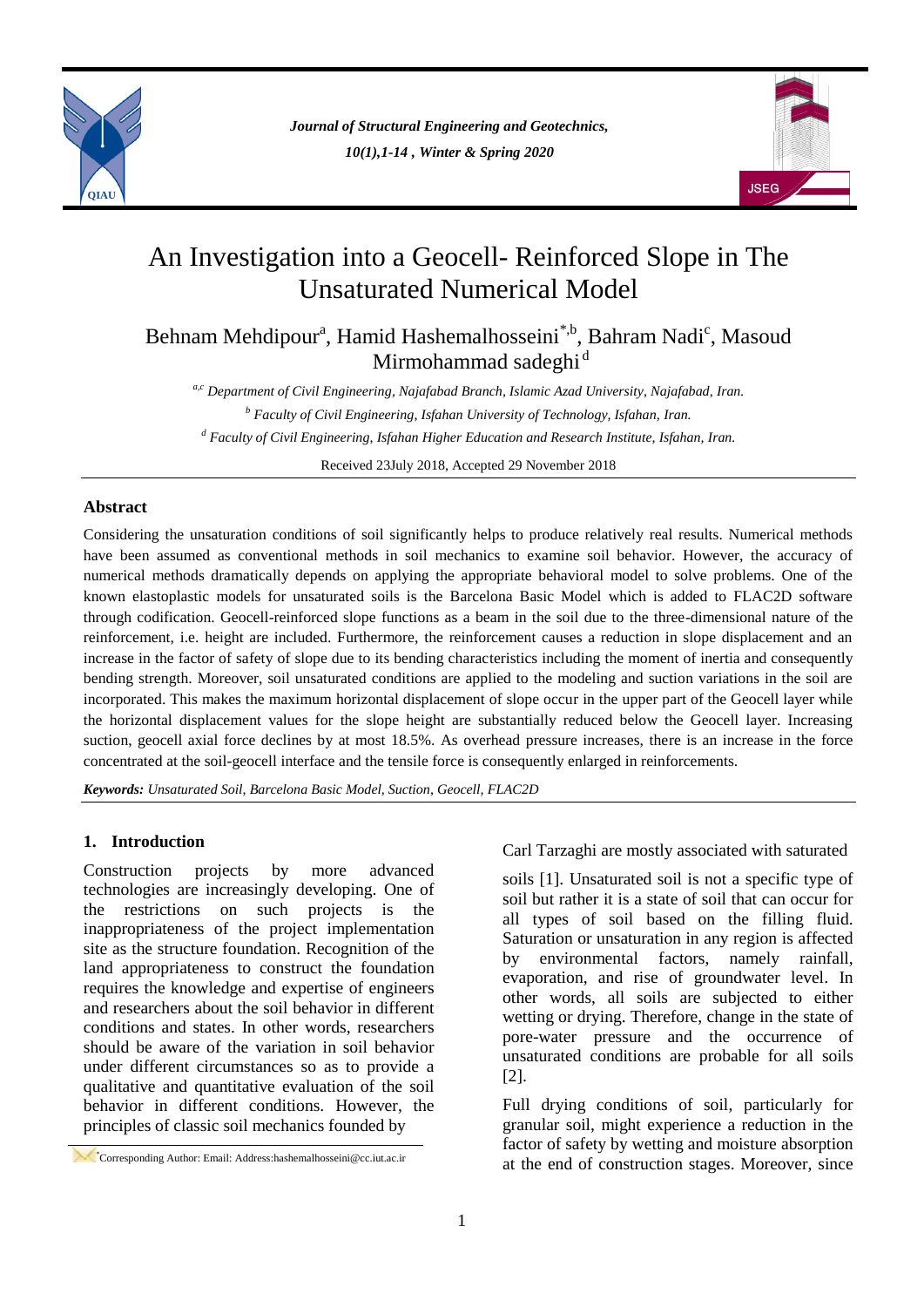the shear strength of the soil is drastically affected by the degree of soil saturation, it is important to consider correct conditions of saturation or unsaturation of soil once investigating the soil behavior. In fact, although the design is more simplified in geotechnical engineering by not considering unsaturated soil conditions, it increases most of the construction costs [3].

In recent years, tremendous advancements have been made in the field of unsaturated soil whereby valid results and models have been developed. However, in some of the proposed models, there are defects and ambiguous points including disagreement between experimental and empirical results and also lack of harmony between the proposed models for saturated and unsaturated states of soil, requiring further investigation and study [1].

Fredlundand Morgenstern in 1978 [4] proposed a relation to express the shear strength of unsaturated soils where it properly separated the shear strength due to effective stress from the shear strength induced by net stress. In recent years, the effective stress method has been of great interest to many researchers to determine the shear strength of unsaturated soils [5-9].

In 1998, a relation was proposed based on effective stress, cohesion, and internal friction angle of soil to express the shear strength of unsaturated clay [9]. On the other hand, the effective stress of unsaturated soils is in direct proportion to the extent of matric suction within the soil.

In this regard, Alonso et al. were among pioneers and their study attracted a great deal of attention such that one can find a large number of basic models in the respective scientific references.

This model, as the most known model proposed in the analysis of unsaturated soil, functions on the basis of three major concepts including state surfaces, soil critical state, and empirical tests. This model can be referred to as to the development of the critical state in the unsaturated state considering the effect of the suction phenomenon [10].

The result of most studies are summarized in the following three parts:

A- Fundamentals of stress states and principal variables employed to create numerous models

- B- Precise analysis of basic models and investigation of their strengths and weaknesses
- C- Progress in the modeling unsaturated soil [1].

Different studies have been conducted on reinforced soil slope. The effect of length and distance of reinforcements on the behavior of reinforced soil slope has been widely examined. The obtained results revealed that as the distances between reinforcements increase, the available load in reinforcement layers and consequently wall deformation increase as well. To investigate the failure mechanism of geosynthetic-reinforced soil slope and evaluate the design hypothesis and design methods for such walls, numerical and experimental studies have been carried out showing that the failure surface is different from the propagation of failure region but rather its location is dependent on geometry, strength, and stiffness of reinforcement elements [11-16]. Employing geocell to reinforce soils has broad applications as an effective and rapid method in civil projects. Geocell-reinforced soil is chiefly used to resist static and cyclic loads. In fact, this reinforcement is used to increase the load-bearing capacity of soft soil and decrease settlement and displacements of slopes. Geocell functions as a layer of confining soil and prevent the soil from moving outward to the loading region. Furthermore, soil swelling is reduced which leads to some variations in the factor of safety of slope. Geocell increases the bending, tensile, and shear strength of the soil and, due to its height, functions as a beam providing a moment of inertia and consequently bending strength. Although bending stiffness is low with respect to thickness, it can diminish the deformations of layers and cause a reduction in the settlement of the soil-structure system [17,18]. Fakher and Jones investigated the effect of bending stiffness of geogrid reinforcement using Flac software. Their results show that although bending stiffness is low with respect to the small thickness of the geogrid layer, it can diminish the deformation of the geogrid layer and consequently decrease the system settlement [19].

Zhang et al. [20, 21] simulated the performance of geocell reinforcement considering the resistance of contact surface between soil and geocell and assumed the geocell reinforcement as a beam on an elastic bed.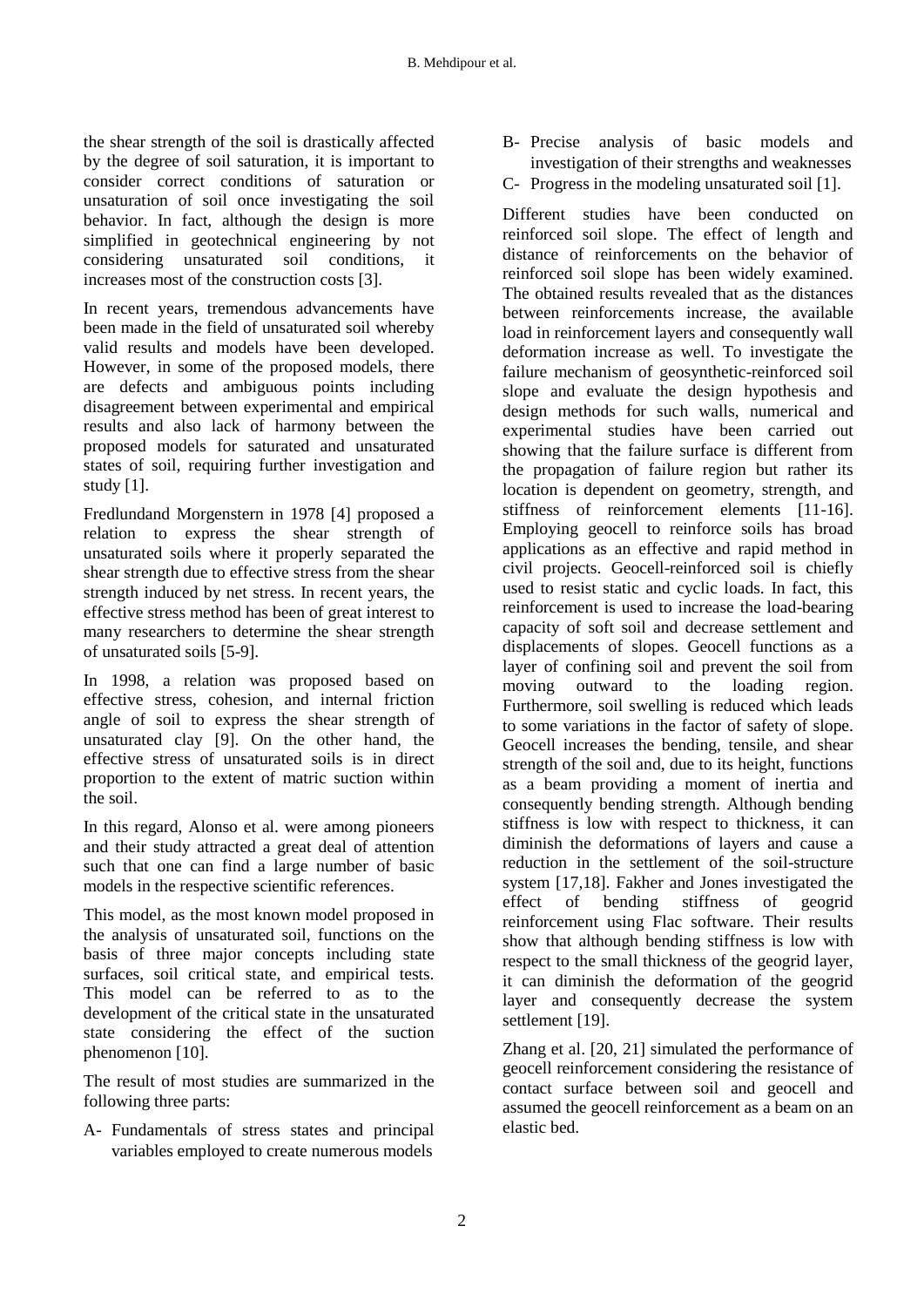Dash et al. [22] observed through an experimental effort that the geocell layer functioned as a beam with bending behavior. Their results illustrated that as the height of the geocell layer increases, the behavior of deep beam becomes dominant in the geocell layer. Yang et al. [23] indicated that geocell benefits form a relatively high bending strength where it is necessary to incorporate bending stiffness in modeling the geocell layer. The present study uses a beam element in Flac2D software to incorporate the properties of the geocell layer in the simulation of geocell reinforcement.

#### **2. Theory**

## **2.1.Barcelona basic model**

The present study has used the Barcelona basic model that works elastoplastically and is applied to express the stress-strain of unsaturated soils based on stiffening plasticity. This model was first proposed by Alonso in 1990 at Polytechnic University of Catalonia. It is founded on the basis of the Cam-clay model and capable of expressing many principle facets of the behavior of unsaturated soils, namely silty soils, clayey sands, sandy clay, and clay with low plasticity. It is worth noting that this model has been proposed with the purpose of expressing the behavior of partially saturated soil with low or medium inflation capability. This model is one of the most known proposed models to analyze unsaturated soils which is based on three major principles including state surfaces, soil critical state, and empirical tests. This model can be referred to as to the development of the critical state in the unsaturated state considering the effect of the suction phenomenon. The Barcelona basic model has two independent stress variables in the form of net stress and soil suction.[10]

$$
\sigma_{ij}^- = \sigma_{ij} - \partial_{ij} u_{ij} \tag{1}
$$

$$
S = u_a - u_w \tag{2}
$$

Where  $\sigma_{ij}^$ stands for net stress tensor,  $\sigma_{ij}$  denotes total stress tensor,  $\partial_{ij}$  is Kronecker delta, S is soil suction,  $u_a$  stands for pore-air pressure,  $u_w$  is porewater pressure. The relations of Barcelona basic model are written based on four variables

including net mean stress P, deviatoric stress q, nest suction S, and specific volume v.

$$
P = \frac{\sigma_1 + \sigma_2 + \sigma_3}{3} \tag{3}
$$

$$
q = \frac{1}{\sqrt{2}} \sqrt{(\sigma_1 - \sigma_2)^2 + (\sigma_2 - \sigma_3)^2 + (\sigma_1 - \sigma_3)^2}
$$
 (4)

Where  $\sigma_1, \sigma_2, \sigma_3$  are the principal stresses of soil. If the soil is isotopically loaded at constant suction until the net mean stress across the normal consolidation line (NCL), the specific volume is obtained by the following relation.

$$
v = N(s) - \lambda(s)Ln\frac{P}{P^c}
$$
 (5)

Here  $\lambda(s)$  is the stiffness parameter along the normal consolidation line at constant suction S, and  $P^c$  stands for the reference pressure in  $v = N(s)$ . If unloading and reloading occur at constant suction, then the soil behavior is assumed as elastic. Constant suction is considered for all surfaces in the Barcelona basic model. The stiffness parameter on the normal consolidation line is defined at a constant suction as follows:

$$
\lambda(s) = \lambda(0)[(1 - r)\exp(\beta s) + r] \tag{6}
$$

r is a parameter defining the maximum soil stiffness and  $\beta$  controls the soil stiffness increase rate induced by suction. Similar to the actions due to the applied net stress, suction also yields elastic and plastic strains. Once the soil reaches the already-experienced maximum suction, the irrecoverable strain is initiated [10]. In the Barcelona basic model, partial volumetric strain

 $d\mathcal{E}_{\nu}$  depends on the variations of a net mean stress, given as the following relation.

$$
d\varepsilon_{v} = d\varepsilon_{1} + d\varepsilon_{2} + d\varepsilon_{3} \tag{7}
$$

$$
d\varepsilon_q = \frac{\sqrt{2}}{3} \sqrt{(d\varepsilon_1 - d\varepsilon_2)^2 + (d\varepsilon_2 - d\varepsilon_3)^2 + (d\varepsilon_1 - d\varepsilon_3)^2}
$$
 (8)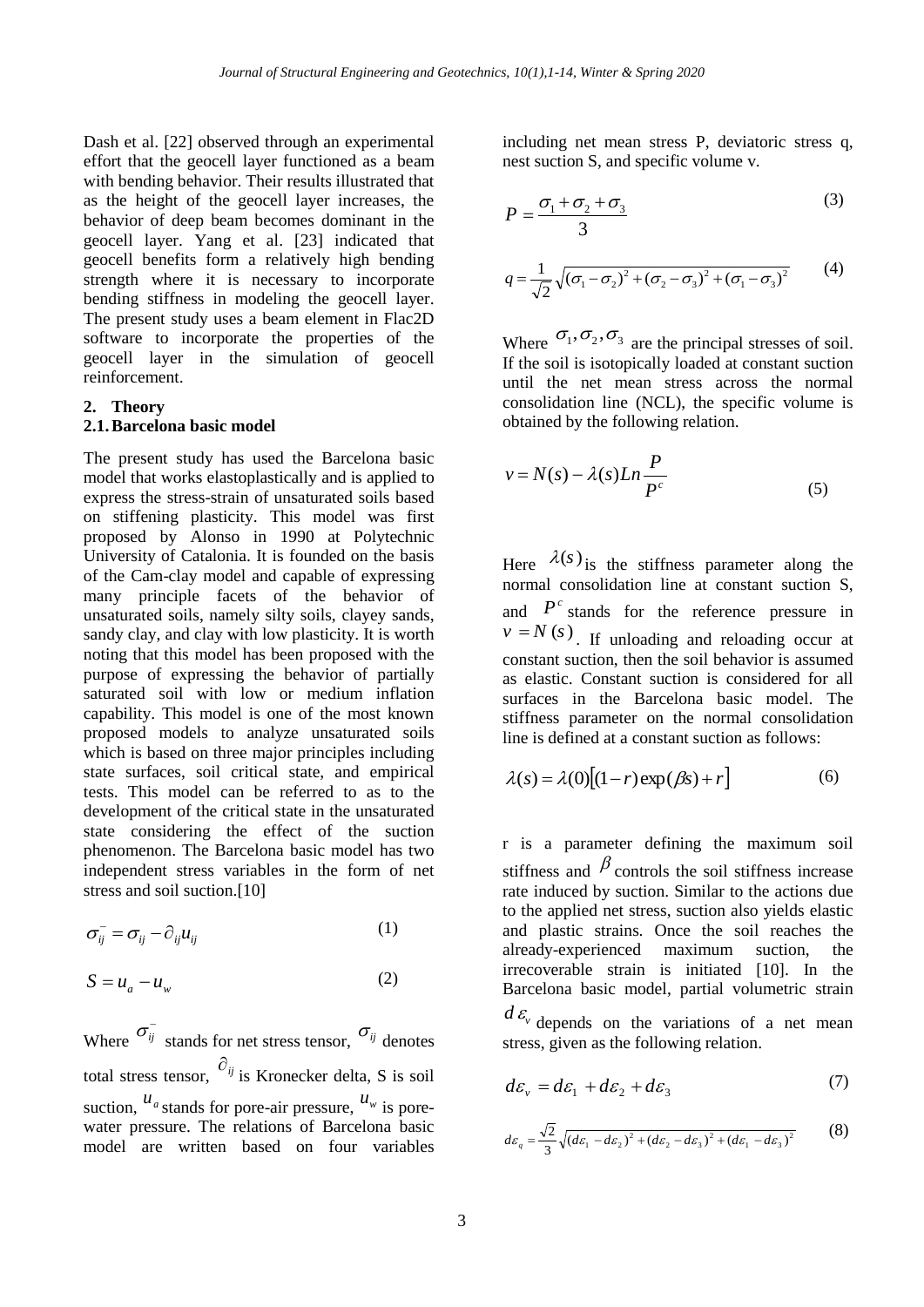The partial strain induced by net mean and deviatoric stresses are divided into two components, namely elastic strain  $d\varepsilon^e$  and plastic strain  $d\varepsilon^p$ . On the other hand, the partial volumetric strain, due to the suction decrease by wetting or the suction increase by drying, is found purely elastic.

$$
d\varepsilon = (d\varepsilon^e + d\varepsilon^p)_p + (d\varepsilon^e + d\varepsilon^p)_s \qquad (9)
$$

This model consists of a suction decrease yield curve showing that the effect of the suction change on the soil state to reach the yield point is as important as the effect of variation in the net mean stress. The volumetric elastic strain is generated by the net mean stress in the elastic region.

$$
d\varepsilon_{\nu p}^p = \frac{k}{\nu} \frac{dp}{p} \tag{10}
$$

When the net mean stress meets the preconsolidation stress  $p_0$  at the constant suction S, the soil is still in the normal consolidation state and the total volumetric strain is obtained by  $eq(11)$ .

$$
d\varepsilon_{vp}^p = \frac{\lambda(s)}{v} \frac{dp_0}{p_0} \tag{11}
$$

Therefore, the plastic volumetric strain is defined by the subtraction of the elastic volumetric strain from the total volumetric strain.

$$
d\varepsilon_{vp}^p = \frac{\lambda(0) - k}{v} \frac{dp^*}{p^*}
$$
 (12)

Similarly, elastic, plastic, and total volumetric strains dependent on suction variations are given by relations  $(13)$ ,  $(14)$ , and  $(15)$ , respectively.

$$
d\varepsilon_{vk}^p = \frac{k_s}{v} \frac{ds}{s + p_{atm}}
$$
 (13)

$$
d\varepsilon_{\scriptscriptstyle vs} = \frac{\lambda(s)}{v} \frac{ds_0}{s_0 + p_{\scriptscriptstyle atm}} \tag{14}
$$

$$
d\varepsilon_{vs}^p = \frac{\lambda(s) - ks}{v} \frac{ds_0}{s_0 + p_{atm}}
$$
 (15)

Thus, once the yield state occurs, the increment of pre-consolidation pressure and yield suction can be presented using stiffening rules, given by the following relations.

$$
\frac{dp_0^*}{p_0^*} = \frac{v}{\lambda(0) - k} d\varepsilon_{vp}^p \tag{16}
$$

$$
\frac{ds_0}{s_0 + p_{\text{atm}}} = \frac{v}{\lambda(s) - k_s} d\varepsilon_{vp}^p \tag{17}
$$

Here  $k_{s}$  is the stiffness parameter for suction change in the elastic region. In the states of total stress, deviatoric stress q defines the effect of shear stress. The Barcelona basic model suggests that the shear strength increases by suction. It is a general attribute of partially saturated soils which is

obtained by adding apparent cohesion  $P_s$ .

$$
p_s = k \cdot s \tag{18}
$$

Here *k* defines the cohesion increase by suction increase. The critical state line at each constant suction (s) is horizontal in saturation conditions (Fig. 1). The respective equation for the critical state line is as follows:

$$
f = q^2 - M^2 (p + p_s)(p_0 - p)
$$
 (19)

where,  $M$  is the slope of the critical state line. The non-associated flow rule is applied to accurately estimate the correct value of  $k_0$ .

$$
\frac{d\varepsilon_s^p}{d\varepsilon_{vp}^p} = \frac{2q\alpha}{M^2(2p + p_s - p_0)}
$$
(20)

Here  $\alpha$  is the parameter of the non-associated flow rule. The strain caused by changing deviatoric stress is obtained by relation (21).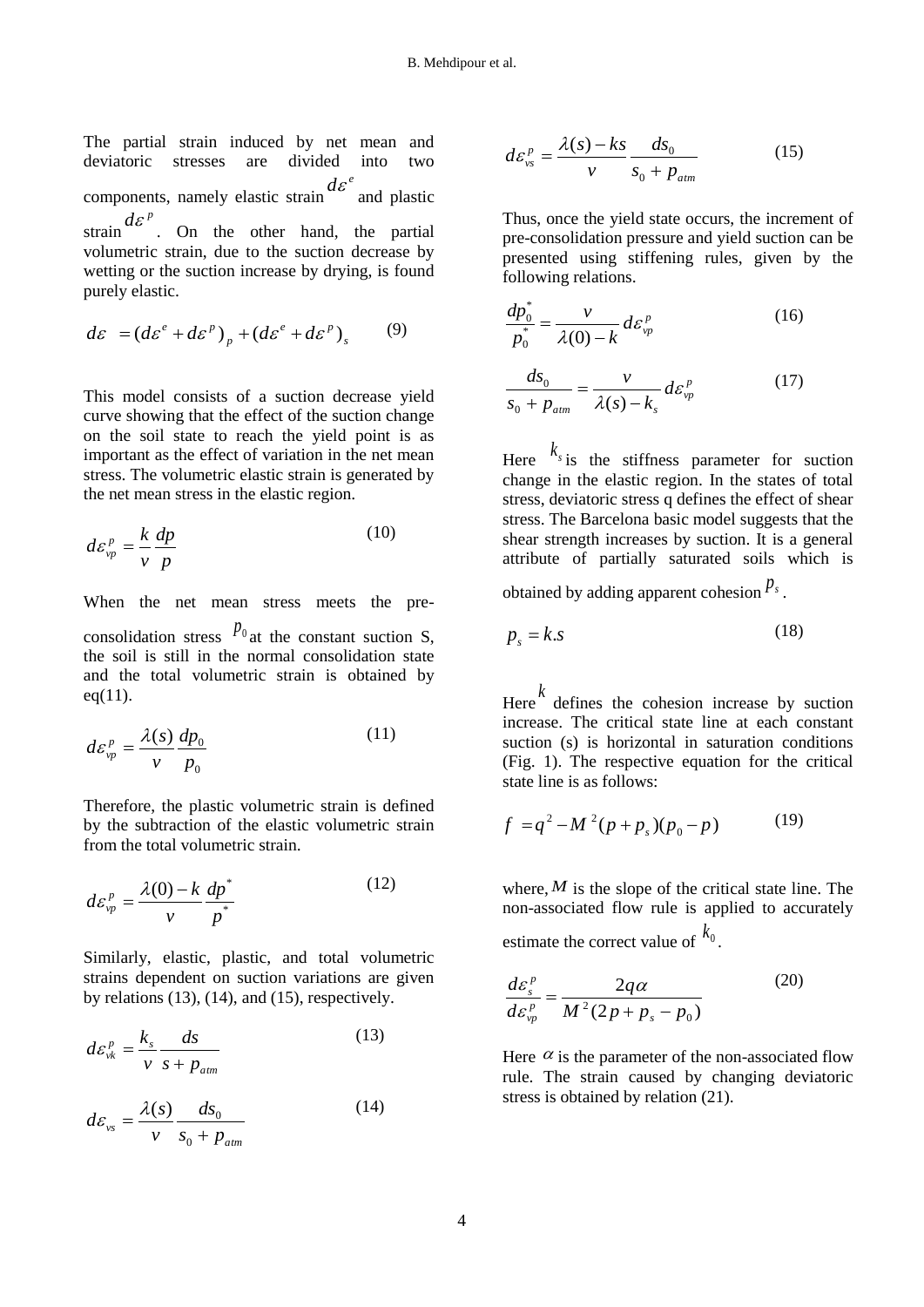$$
d\varepsilon_q^p = \frac{1}{3G} dq \tag{21}
$$



Figure 1. Failure surface in space (s, p, q) [10]

FISH is employed to codify the Barcelona basic model in FALC2D. The codification method of Barcelona basic model is very identical to the modified Cam-clay model.

#### **2.2.Water-soil characteristic curve**

Numerous functions have been proposed so far to describe a water-soil characteristic curve. The present study has benefited from the model proposed by Van Genuchten. This model is defined by relation (22).

$$
\frac{\theta - \theta_r}{\theta_s - \theta_r} = \frac{1}{\left[1 + (\alpha \psi)^n\right]^m}
$$
(22)

Here  $\alpha$ ,  $m$ , and  $n$  are fitting parameters.  $\Psi$  stands for soil suction and  $\theta_s$ ,  $\theta_r$  are residual water content and saturated water content, respectively. The slope of the curve is affected by  $\overline{m}$  higher values of suction.  $m$  and  $n$  are correlated according to relation (23).

$$
m = 1 - \frac{1}{n} \tag{23}
$$

Replacing relation (23) in relation (22), the general relation for the function of the water-soil characteristic curve is obtained. Regarding this relation, a certain amount of suction is reached for any specific degree of soil saturation [24, 25].

$$
\frac{\theta - \theta_r}{\theta_s - \theta_r} = \frac{1}{\left[1 + (\alpha \psi)^n\right]^{1-\frac{1}{n}}}
$$
(24)

Values for relation (24) are represented in Table 1. They are based on SWCC curve with the regression R2= 0.942(Fig. 2). By inserting the values of table 1 in relation 24, figure 2 is obtained.

Table1. Parameters of the relation for water-soil curve[25]

| ×.   | $\alpha$ (m <sup>-1</sup> ) |
|------|-----------------------------|
| 0.48 | U.                          |



Figure 2. Water-soil characteristic curve

#### **2.3.Geocell**

Geocell reinforcement has tensile and shear force in the interface of soil and geocell. Furthermore, due to having a thickness and elasticity modulus, it offers a moment of inertia and consequently bending moment. As it can be observed in (Fig.2). T, M, and Q are tensile force, bending moment, and shear force of geocell, respectively.  $q(y)$  is applied to the upper part of the geocell layer while p(y) induced by the bed reaction is acted in the lower part of the geocell layer. h is the thickness of geocell reinforcement and  $T(x)$  is the strength of the soil- geocell interface (Fig. 3).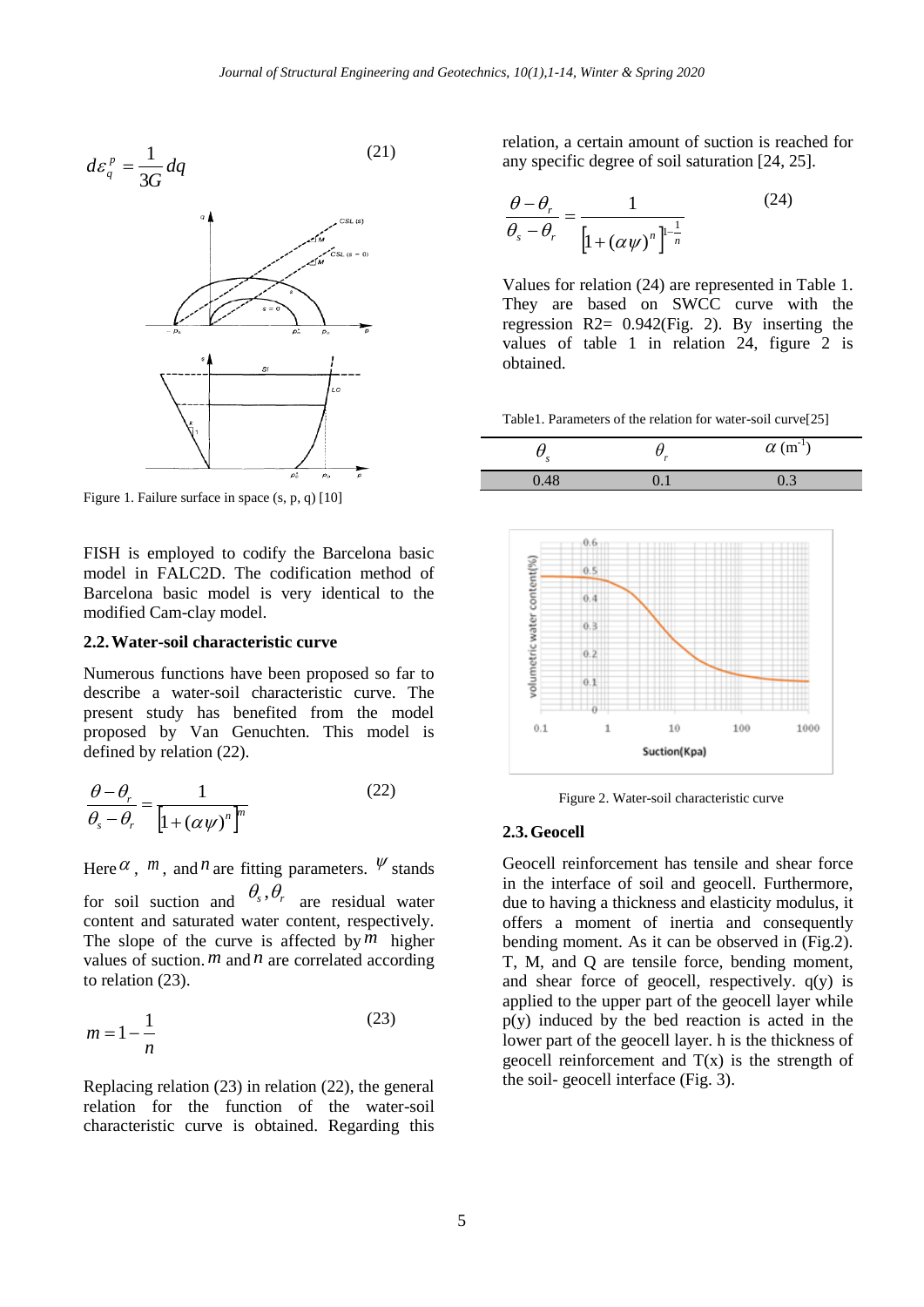

Figure 3. (a) Failure mechanism of geocell reinforcement, (b) acting forces on geocell reinforced slope.

Normal and shear forces causing the response of adjoining elements are calculated using the following equations at t+∆t[26].

$$
F_n^{(t+\Delta t)} = K_n u_n A + \sigma_n A \tag{25}
$$

$$
F_{si}^{(t+\Delta t)} = F_{si}^{(t)} + K_s \Delta u_{si}^{(t+0.5\Delta t)} A + \sigma_{si} A
$$
 (26)

where  $F_n^{(t+\Delta t)}$  $+\Delta$ is the normal force at t+ $\Delta t$ ,  $F_{si}^{(t+\Delta t)}$ 

is the shear force at t+ $\Delta t$ ,  $u_n$  stands for the absolute penetration of the adjoining element node perpendicular to the targeted surface,  $\Delta u_{si}^{(t+0.5\Delta t)}$ is relative shear displacement,  $\sigma_n$  is normal stress,  $K_n$  and  $K_s$  are normal and shear stiffness, respectively, A is the specified area allocated to each node and  $\sigma_{si}$  is the extra shear stress due to the stress generated in the adjoining element. The values of normal and shear stiffness are calculated using the following relation [27,28].

$$
k_n = k_s = 10 \times \max \left[ \frac{k + \frac{4}{3}G}{\Delta z_{\min}} \right] \tag{27}
$$

Here  $k$  is bulk modulus and  $G$  is soil shear modulus.  $\Delta z$ <sub>min</sub> is the width of the smallest adjoining zone in the normal direction.

#### **3. Numerical Model**

The Barcelona basic model is a soil behavioral model to investigate the reinforced slope. This model is added to the finite difference Flac software through codification. In FISH code written based on the triaxial test for validation of the Barcelona basic model, the generation algorithms of  $P, q, v, \varepsilon, S$  (suction) have been predicted. Soil properties are given in Table 2.

The conditions of numerical modeling are summarized in four main steps, namely generation of model geometry and reinforced slope, setting boundary conditions and respective stresses, running the program to approach initial equilibrium, and finally investigation of the factor of safety and deformation of reinforced slope and bending variations of geocell in the unsaturated state of soil. The concerned slope has a width of 50m and a height of 30m. The sensitivity analysis and several modeling have been conducted to select the optimum limit such that any further increase in the limit yields no change in results and merely increases the computational time. Due to the symmetry, only half of the slope has been modeled. The symmetry line is positioned on the right side of the model. To more precisely analyze the model as to determining the factor of safety (FOS) and deformation of the reinforcedsoil slope, a finer mesh is applied. Moreover, the mesh size becomes larger once moving away from the slope so as to reduce the computational time. The lower boundary of the model has been fixed against any movement and displacement in all directions while the vertical boundary is solely constrained in the horizontal direction (Fig.4). The investigated parameters to address the effect of geocell reinforcement on the factor of safety and failure surface are as follows: (u) depth of the first geocell layer measured from the slope top level, (N) number of geocell layers, (h) height of geocell layer, and (L) length of geocell layer. To simplify the obtained results, the dimensionless form of all available parameters have been expressed with respect to the slope height (e.g. u/H or L/H).

To study the effect of geocell-reinforced layer, the improvement factor (IF) is used, as given:

$$
IF = \left[ \frac{Fos_{reinforced}}{Fos_{unreinforced-drain}} \right]
$$
 (28)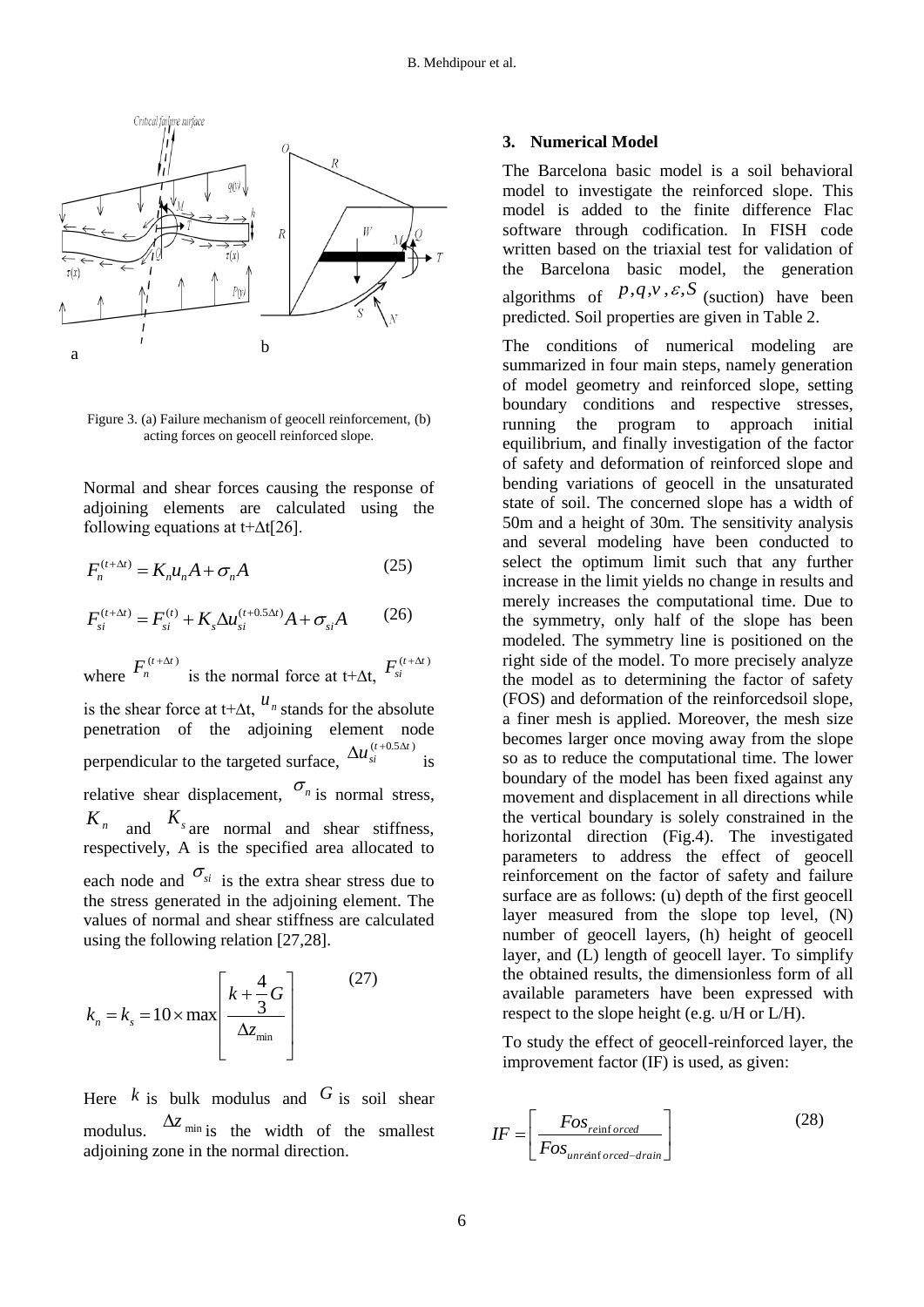| Parameter   | <b>Value</b>   | <b>Description</b>                                                           |
|-------------|----------------|------------------------------------------------------------------------------|
| G           | 3.3MPa         | Shear modulus                                                                |
| M           | 0.82           | The slope of the critical state<br>line                                      |
| λ           | 0.14           | The slope of the modified<br>isotropic line                                  |
| К           | 0.015          | The slope of the elastic inflation<br>line                                   |
| $\beta$     | $16.4MPa^{-1}$ | The parameter that controls the<br>soil stiffness increase using<br>suction. |
| $\mathbf r$ | 0.26           | The constant value associated<br>with the maximum soil stiffness             |
| $\bf k$     | 1.24           | Cohesion increase by suction<br>increase                                     |
| $k_{s}$     | 0.01           | Elastic stiffness parameter for<br>suction change                            |
| $\mathbf v$ | 1.915          | Poisson's ratio                                                              |
| $P^c$       | 0.043MPa       | Reference pressure                                                           |

Table 2. Model parameters [10]

The secant modulus of geocell (M) has been set 150 (kN/M) at a strain of 2.5%. Furthermore, the tensile strength and thickness of geocell have been considered 60 (kN/M) and 0.05m, and Modulus of elasticity is 20Mpa, In this study, the normal and the shear stiffness were calculated as 108 pa/m, respectively. The investigated non-reinforced clay slope has a factor of safety of 1.15 and a displacement of 15.6cm in dry soil. The foundation soil of slope is saturated but the soil of embankment is unsaturated. All of the models are used at the suction of 36kPa and moisture of 60%, according to SWCC.



Figure 4. Schematic view of the slope with geocell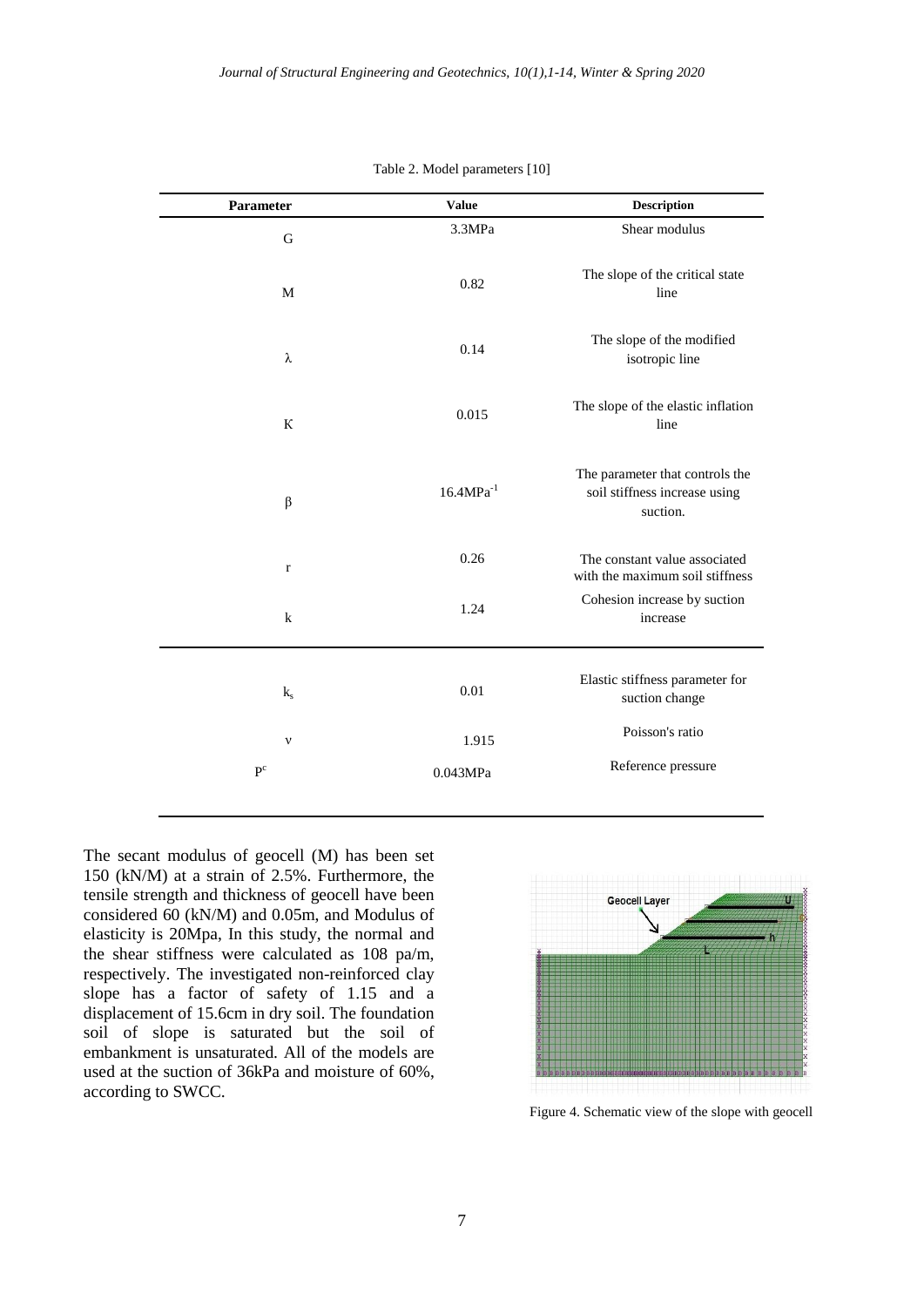## **3.1.Validation**

The Barcelona basic model has been applied to Flac software by making the following assumptions.

- 1. Net mean stress is equal to total mean stress, which is a practical assumption.
- 2. Soil suction is a variable affecting both soil strength and stiffness.



Figure 5. Validation of the generated model in Flac software using the Barcelona basic model (suction of 90kPa)

A single element with axisymmetric conditions isconsidered for the simulation to model triaxial tests on the soil of the reference model. Boundary conditions of the single element have been taken into account. In practice, the single element exhibits one quarter of the triaxial sample being tested, which has been fixed in two other directions. According to Fig. 5, the curve obtained in the study conducted by Alonso is negligibly different from the curve obtained from the results of Flac software where the error is less than 5%. The validation results suggest that the proposed model has an acceptable capability of explaining the behavior of unsaturated soil.

## **4. Effect of Number of Geocell Layers on the Stability of the Reinforced Slope**

As shown in Fig. 6, an increase in the number of reinforcement layers enhances the factor of safety. Such a behavior can be attributed to the extension of the adjoining zone and higher frictional resistance at the soil- geocell interface. Therefore, higher horizontal shear stress occurs in the soil behind the failure surface. In these conditions, bending stiffness and shear strength of reinforcements are also enhanced, thus avoiding horizontal displacements of soil. In U/H ratio  $(=0.6)$ , the number of layers of IF factor increases by about 20% and there will be a significant decrease in a geocell layer with the increase of U/H ratio.

The improvement rate of the factor of safety based on the number of layers mainly depends on the depth of the first geocell reinforcement layer. This can be addressed as the ability of the first reinforcement layer to avoid the propagation of sliding surface which can consequently affect the overall slope stability. The performance of other geocell layers is largely associated with the improvement of the lateral deformation of slope (Fig. 7).



Figure 6. Variations in the improvement factor of slope against the number of geocell layers



Figure 7. Displacement variations against the number of geocell layers

As can be observed in Fig. 7, an increase in u/H from 0.2 to 0.6 causes a reduction in slope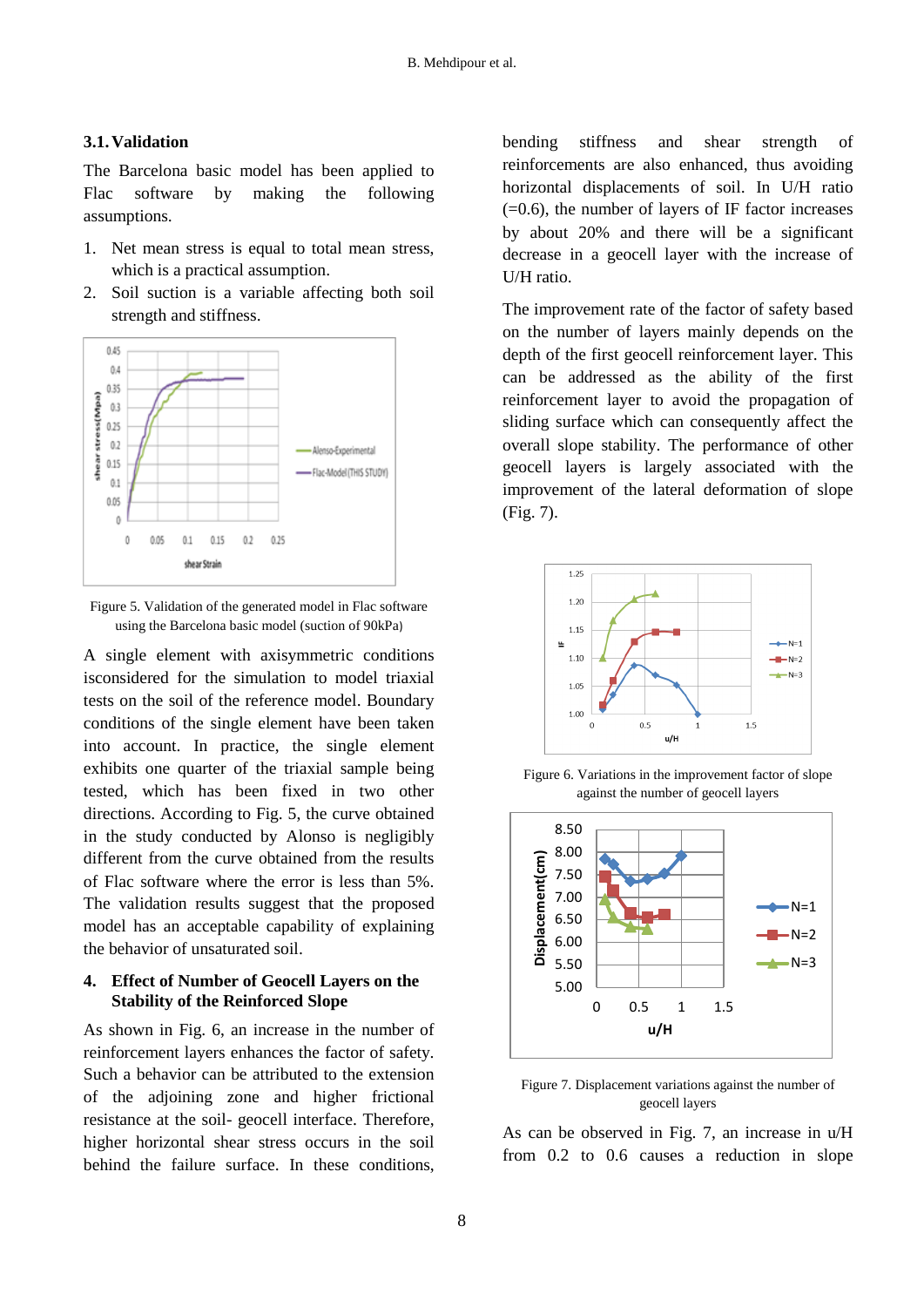displacement by 22.6%. Therefore, the results reveal that the first geocell layer functions as a wide slap and yields the redistribution of load on a broader surface and reduction in the stress intensity. The first geocell layer dramatically transfers the force to the lower parts and consequently leads to force transfer to other geocell layers along with the enhancement of the stability performance.



Figure 8. Variations in the axial force of the geocell layer versus the number of geocell layers

Based on Fig. 8, as the number of geocell layers increases, the axial force of the geocell layer is noticeably reduced. By increasing the geocell layers, the axial force between them is divided. The increase in soil overhead has increased the amount of mobilized force at the joint level of soilgeocell. As a result, the amount of tensile strength increases in the axial forces.

On the other hand, the first layer of the geocell can be used Considerably reduced the amount of horizontal displacement and shear strain in the height of the slopes.

In fact, receiving the main portion of forces in the first geocell layer, the moment of inertia is largely delivered to the first geocell layer and it is consequently diminished in other layers (Fig. 9).



Figure 9. Variations of the bending moment in the geocell layer against the number of geocell layers

#### **5. Effect of Length of Geocell Layers on the Stability of Reinforced Soil**

Fig.10 shows the variations of the improvement factor of slope affected by the length of the reinforcement layer.The obtained results demonstrate that as the reinforcement layer increases in length, the factor of safety is enhanced as well. This is attributed to the increase in restraining, interface, tensile, and bending strengths by increasing the length of the geocell layer.



Figure 10. Variations of slope improvement factor affected by the length of the reinforcement layer

As indicated in Fig. 11, the displacement of the slope is reduced by lengthening the geocell layer. Increasing L/H ratio from 0.6 to 2.6 in a geocell layer, the displacement is reduced by 7.32%. Furthermore, the displacement is declined by 13.81% in three geocell layers. At L/H=1.8, as the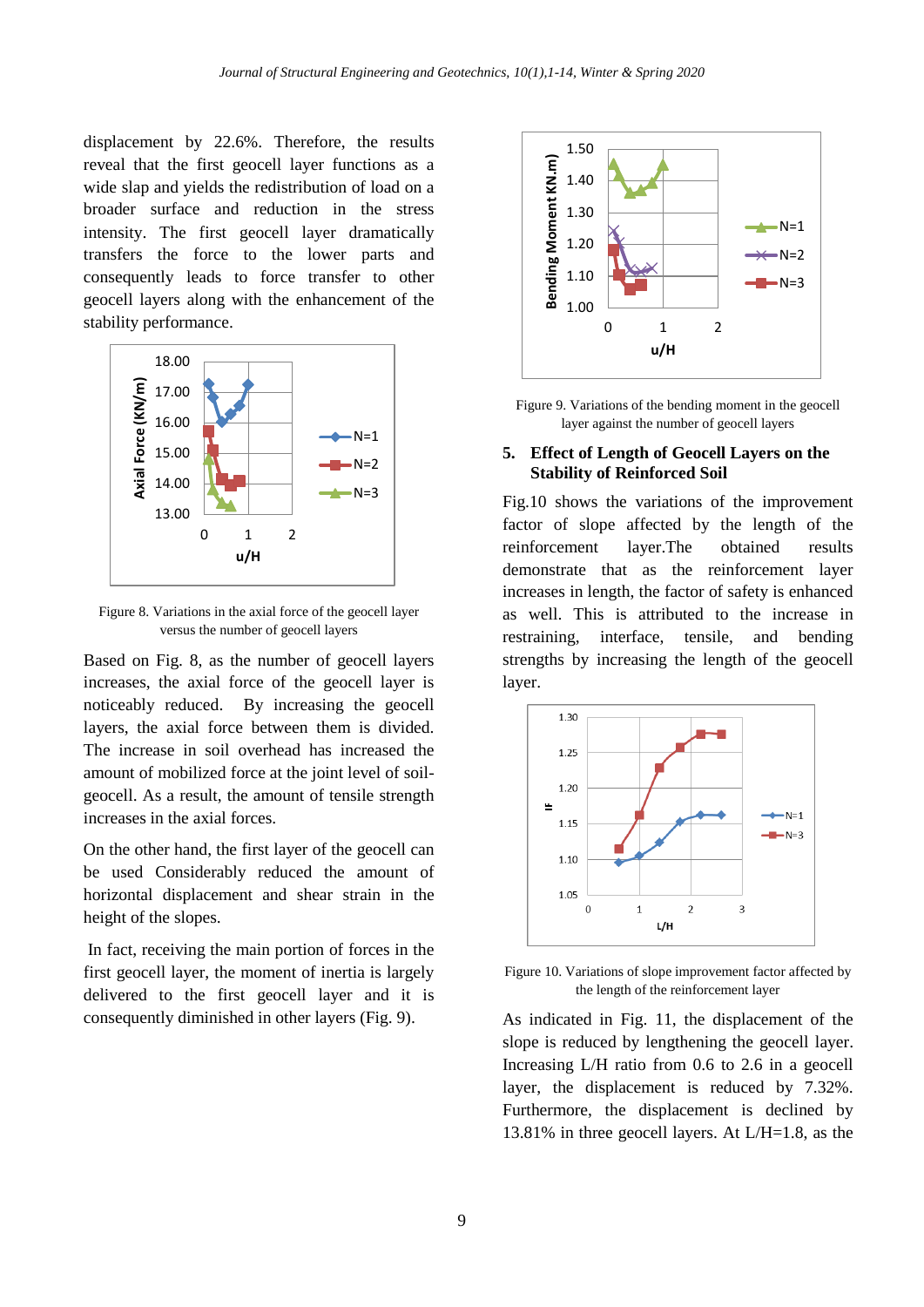number of layers increases from 1 to 3, the displacement is reduced by 15.2%.



Figure 11. Variation of slope displacement affected by the length of the reinforcement layer

Increasing L/H from 0.6 to 2.6 in one geocell layer, the axial force is reduced in geocell by 7%. Moreover, it is reduced by 14.44% in the other three layers of geocell. At L/H=2.6, increasing the number of layers from 1 to 3, the axial force is declined by 5.18%. The effect of length on three layers of geocell is more tangible than on one layer of geocell (Fig. 12).



Figure 12. Variation of axial force of geocell layer affected by the length of the reinforcement layer

According to the investigation of the bending moment, it is declined approximately by 7% and 11.4% in one and three geocell layers, respectively. At L/H=2.6, the bending moment is reduced by 20% by increasing the number of geocell layers (Fig. 13).



Figure 13. Variation of the bending moment in the geocell layer affected by the length of the reinforcement layer

## **6. Effect of Suction Variations on the Stability of the Reinforced Slope**

The stability of reinforced slope is investigated for one geocell layer at the suctions of 20kPa and 55Kpa (Since the water-soil curve has changed ).The effect of suction variations is more tangible on the slope stability. As it can be observed in Fig.14, increasing the suction, the slope improvement factor is escalated by 21.2%. Moreover, at u/H=0.6, the slope improvement factor experiences a descending trend of about 10% at a constant suction that finally takes the values of a non-reinforced slope at u/H=1 (Fig. 14).



Figure 14. Changes of slope improvement factor affected by suction variations

As seen in Fig. 15, the maximum displacement has occurred at u/H=1 in the geocell sublayer where the geocell layer produces no effect on restraining the forces induced by soil weight. On the other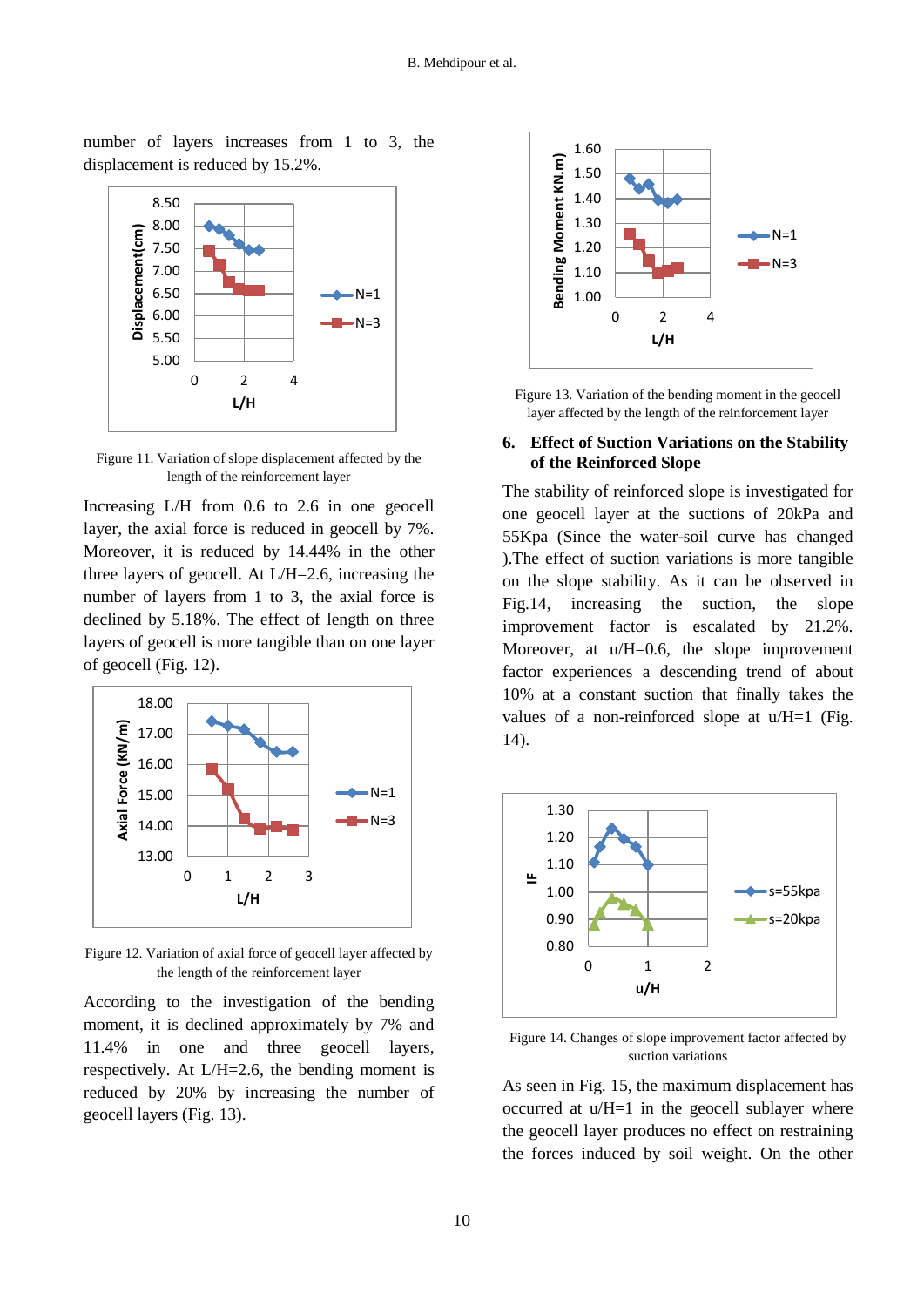hand, if the geocell layer has a substantial depth from the slope surface  $(u/H=1)$ , the lateral vertical displacement of slope increases at the upper part of the slope and all displacement occurs at the upper part of the slope. This results in the reduction of a factor of safety of slope where the slope has a behavior identical to a non-reinforced slope. At u/H=0.2, the suction increase has yielded a reduction in the displacement by 17.9% which is the least increase among other ratios of u/H.



Figure 15. Variations of slope displacement affected by the suction change

The first geocell layer significantly transfers forces to the lower parts and consequently leads to the force transfer to other geocell layers, enhancing the stability performance. Also, the obtained results show that as the overhead pressure increases, the axial force increases in the geocell reinforcement while the bending moment goes down. Increasing suction, geocell axial force declines by at most 18.5%. As overhead pressure increases, there is an increase in the force concentrated at the soilgeocell interface and the tensile force is consequently enlarged in reinforcements. Therefore, as the first geocell layer receives most of the forces, the bending moment is mainly concentrated in the first geocell layer and it consequently decreases in other layers. The suction increase immensely affects slope stability (Fig. 16).



Figure 16. Variation of the axial force of the geocell layer affected by the suction change

By increasing the height of the geocell layer, the moment of inertial increase and, consequently; the bending moment of geocell reinforcement increases as well. In this condition, the behavior of the geocell layer is identical to a deep beam, reducing the reinforcement deformation and consequently declining the lateral deformation of the slope. On the other hand, the reinforcement efficiency is dramatically dropped by decreasing the height of the geocell layer.



Figure 17. Variations of the bending moment in the geocell layer affected by the suction change

Until u/H=0.4, the bending moment experiences a descending trend. Nevertheless, in this state, the bending moment has an ascending trend of up to 11.7% by increasing suction (Fig. 17).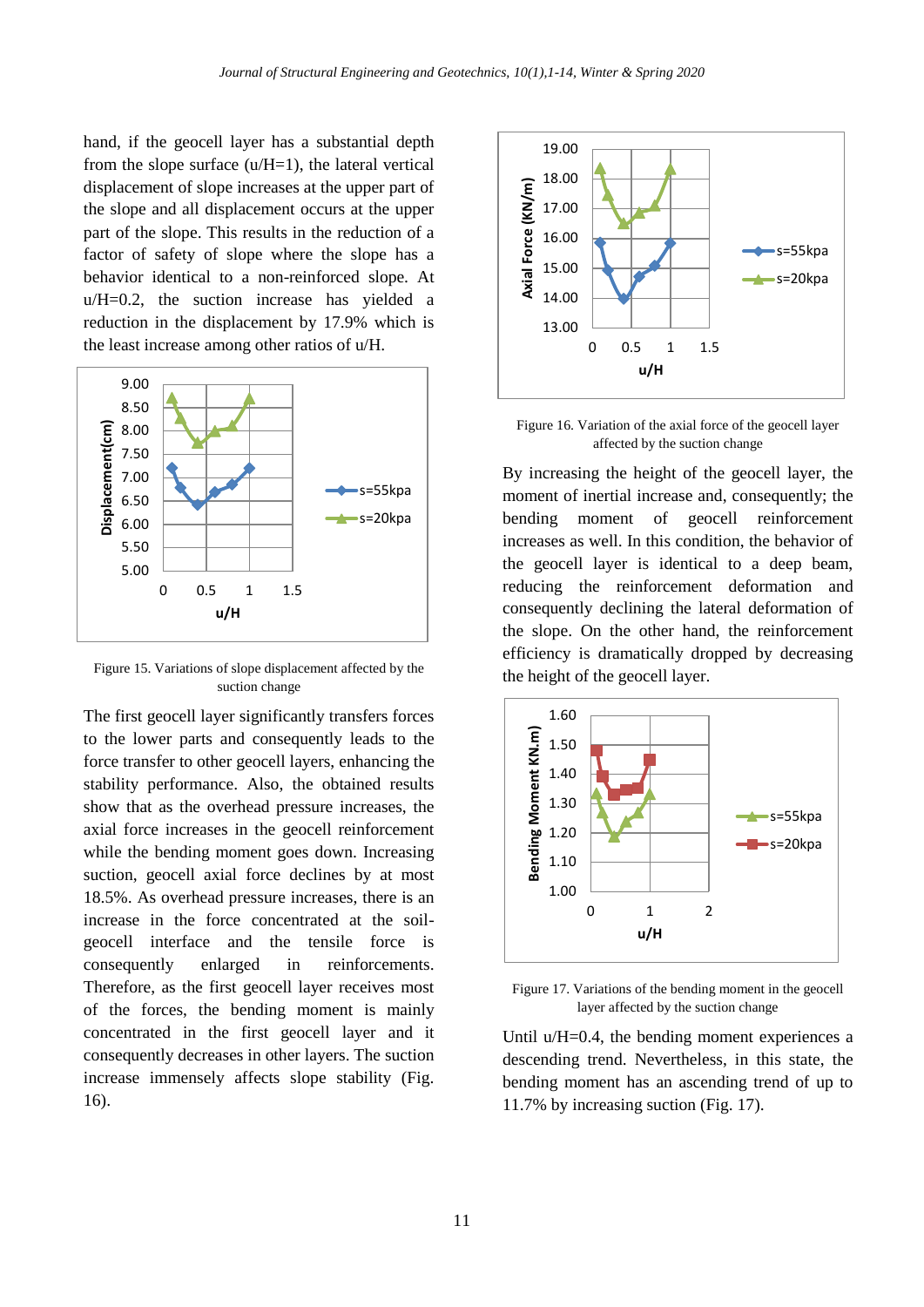# **7. Comparison of FOS in the Barcelona Basic Model and Cam Clay Model.**

Fig.18 shows the variations of FOS of slope affected by the Barcelona Basic Model and Cam Clay Model in saturated soil conditions. As see, the results based on the Barcelona basic model are more conservative than the cam clay model. In saturation soil conditions, the coefficient FOS to 60% decreases relative to unsaturated soil conditions. The reason for this is to consider the suction in unsaturated conditions. At  $u/H=1$ , reinforced Slopes and unreinforced slop are equal. In fact, the saturation conditions are the most critical condition of the slop.



Figure 18. Variations in the FOS of slope against the Soil behavior model.

# **8. Conclusion**

The obtained results reveal that the effective embedment depth of the geocell layer is at the middle of slope height and the increase in the number of geocell layers has a larger effect on the slope stability compared to the increase in the geocell length. By placing the first geocell layer in the effective zone, the development of failure surfaces is reduced and they are transferred to a deeper depth. To that end, other geocell reinforcements also behave like a slab receiving vertical pressures from the top layer and transferring them to deeper depths of soil. In fact, the first layer causes the relationship between the geocell layers so as to transport the stress. If the length of the geocell layer is small compared to the sliding surface, the resistant bending moment of the geocell layer will be negative. This is due to the very small magnitude of resistant moment formed by the tensile force of the geocell layer. The negative bending moment of the geocell layer yields an increase in the lateral displacement of slope and also the displacement of the geocell layer.

The effective length of the reinforcement layer equals the length of the geocell layer located inside the sliding surface where there is a large extent of tensile, shear, and bending forces of the geocell layer. On the other hand, the length of the reinforcement layer must be a little larger than the sliding surface length to avoid the probable propagation of sliding surfaces and also to provide an appropriate restraining length to deal with the reinforcement layer pullout against the applied forces. The enhancement rate of the factor of safety with respect to the number of geocell layers largely depends on the depth of the first reinforcement layer. This is attributed to the ability of the first reinforcement layer to avoid the propagation of sliding surface which can consequently affect the overall slope stability. The performance of other geocell layers can be largely associated with the enhancement of the later deformation of the slope. Furthermore, by increasing the length of geocell reinforcement, the generated moment of inertia is declined and, as a result, the bending moment of reinforcement is also reduced. This way, the behavior of geocell reinforcement approaches the behavior of plate reinforcement, leading to a decrease initsefficiency.

As the suction increase, the factor of safety of slope increases leading to the lower displacement and stability of the reinforced slope. The presence of matric suction in the structure of unsaturated soil brings about a higher strength and stability of the soil. Furthermore, by declining the saturation degree, the matric suction increases in the soil structure leading to a more enhanced factor of safety. Indeed, in comparison to the increase in the length and number of geocell layers, the suction increase has a sharper effect on the slope stability.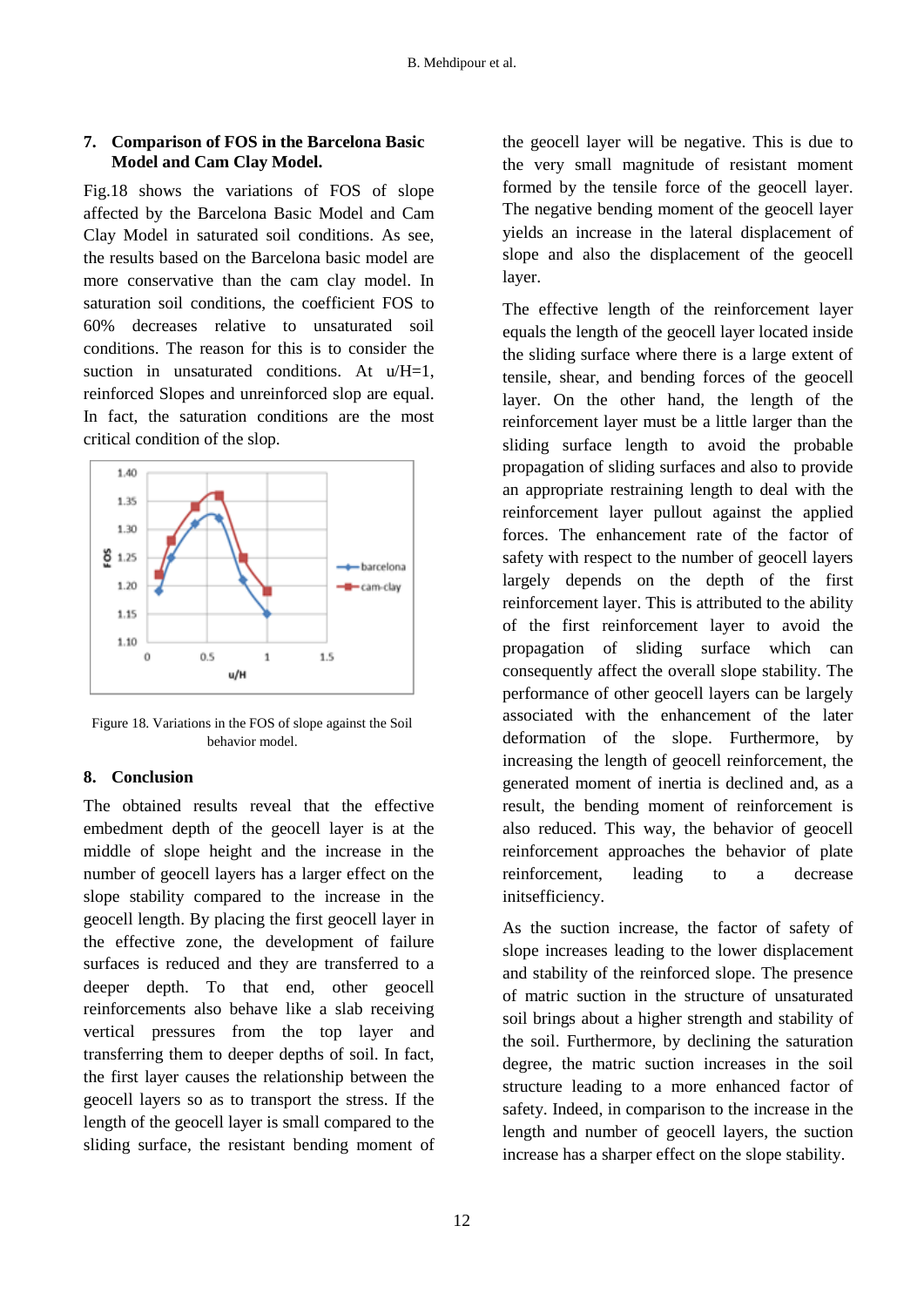#### **References**

- [1] Sheng, D., "Review of fundamental principles in modelling unsaturated soil behavior"; Computers and Geotechnics; 38, pp.757-776, 2011.
- [2] Sheng, D., "Constitutive Modelling of Unsaturated Soils: Discussion of Fundamental Principles."; Unsaturated soils; 1, 91-112, 2011.
- [3] Sangseom, J.Yongmin, K, "Effects of rainfall infltration and hysteresis on the settlement of shallow foundations in unsaturated soil"; Environmental Earth Sciences, 77:494, 2018.
- [4] Fredlund, D.G., MorgensternN.R., WidgerA., "Shear strength of unsaturated soils"; Can. Geotech. J; 15, pp.313–321, 1978.
- [5] Wu LZ, Huang RQ, Xu Q, Zhang LM, Li HL.," Analysis of physical testing of rainfall-induced soil slope failures". Environ Earth Sci 73:8519–8531, 2015.
- [6] Oberg, A. L., Sallfors, G.A., "rational approach to the determination of the shear strength parameters of unsaturated soils"; Proc. 1st Intl Conf. Unsaturated Soils, Paris, pp.151-158, 2, pp. 279-289, 1996.
- [7] Kim Y, Jeong S, Kim J .Coupled infltration model of unsaturated porous media for steady rainfall. Soils Found 56(6):1073–1083, 2016.
- [8] Ma T, Li C, Lu Z, Bao Q.," Rainfall intensity– duration thresholds for the initiation of landslides in Zhejiang Province", China. Geomorphology 245:193–206, 2015.
- [9] Khalili, N., Khabbaz, M. H., "A unique relationship for  $\gamma$  for the determination of the shear strength of unsaturated soils"; Geotechnique; 48, No .5, pp.681- 687, 1998.
- [10] Alonso, E.E., Gens, A., josa, A., "A constitutive model for partially saturated soils" Geotechnique; 40, pp.405-430, 1990.
- [11] M.Isabel, M.Pinto, T.W.Cousens., "Geotextile Reinforced Brick Faced Retaining Walls", Geotextiles and Geomembranes, 14 - 449-464, 1996.
- [12] Wu LZ, Selvadurai APS. Rainfall infltration-induced groundwater table rise in an unsaturated porous medium. Environ EarthSci 75(2):1–11, 2016.
- [13] Graeme, D. Skinner, R. Kerry Roweb, "Design and behaviour of a geosynthetic reinforced retaining wall and bridge abutment on a yielding foundation",

Geotextiles and Geomembranes,23( 3), pp.234-260, 2005.

- [14] Jorg G. Zornberg, Nicholas Sitar, James K. Mitchell, Honorary Member., "Performance of Geosynthetic Reinforced Slopes at Failure", Journal of Geotechnical and Geoenvironmental Engineering, 1998.
- [15] Jorge, G. Zornberg, M.ASCE, Fabiana Arriag., "Strain Distribution within Geosynthetic-Reinforced Slopes" Journal of Geotechnical and Geoenvironmental Engineering, 129(1),32-45, 2003.
- [16] Lazhar, B., Hacene B., Jarir Y. "Internal Stability Analysis of Reinforced Earth Retaining Walls", Geotech Geol Eng, 29:443–452,2011.
- [17] Chen, R.H., Chiu, Y.M. "Model Tests of Geocell Retaining Structures", Geotextilesand Geomembranes 26 (1),pp.56-70, 2008.
- [18] Chen, R.H., Huang, Y.W., Huang, F. C.," Confinement Effect of Geocells on Sand Samples Under Triaxial Compression", Geotextiles and Geomembranes, 37(1), pp. 35-44, 2013.
- [19] Fakher A. and Jones C.J.F.P., "When the bending stiffness of geosynthetic reinforcement is important". Geosynthetics International, 8, No. 5, 445–460,2001.
- [20]Zhang L, Zhao MH, Zou XW, Zhao H., "Deformation analysis of geocell reinforcement using winkler model". Comput Geotech;36:977–83, 2009.
- [21] Zhang, L., Zhao, M.H., Zou X.W. and Zhao, H., "Analysis of geocellreinforcedmattress with consideration of horizontal vertical coupling".Comput Geotech, 37, 748–56,2010.
- [22] Dash, S.K., Rajagopal, K., Krishnaswamy, N.R," Behaviour of geocell reinforced sand beds under strip loading". Canadian Geotechnical Journal 44, 905– 916, 2007.
- [23] Yang, X. M., Han, J., Parsons, R. L., and Leshchinsky, D., "Threedimensional numerical modeling of single geocell-reinforced sand." Front.Archit. Civ. Eng. China, 4(2), 233–240, 2010.
- [24] Van Genuchten MY.," A closed form equation for predicting the hydraulic conductivity of unsaturated soils". Soil Sci Soc Am J 44:892–898, 1980.
- [25] Sreedeep S, Singh DN., "Nonlinear curve-fitting procedures for developing Soil-water characteristic curves". Geotech Test J 29(5):409–418, 2006.
- [26] Y.M. Cheng a, T. Lansivaara b, W.B. Wei."Twodimensional slope stability analysis by limit